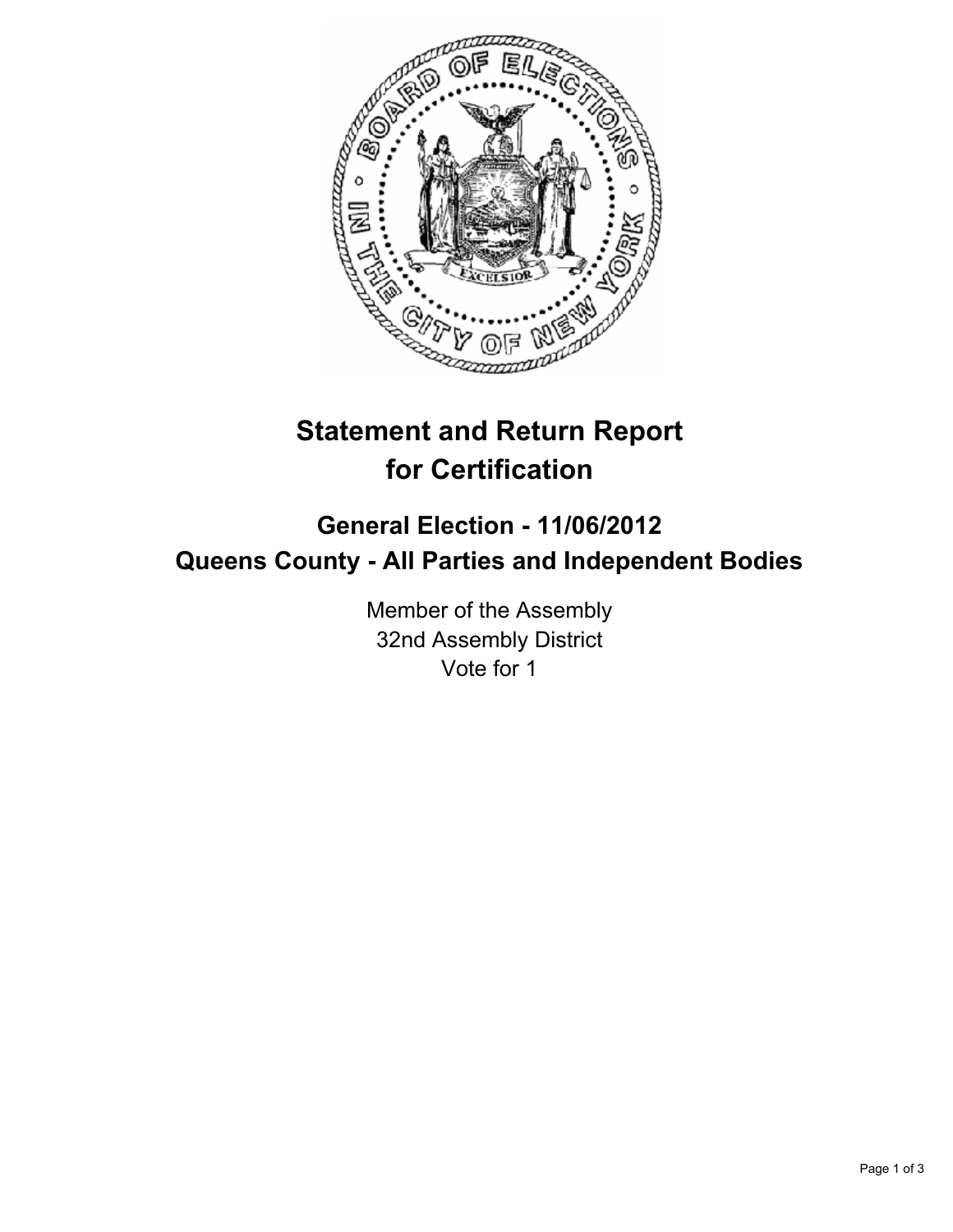

## **Assembly District 32**

| <b>PUBLIC COUNTER</b>                                    | 35,853 |
|----------------------------------------------------------|--------|
| <b>EMERGENCY</b>                                         | 90     |
| <b>ABSENTEE/MILITARY</b>                                 | 740    |
| <b>FEDERAL</b>                                           | 109    |
| <b>SPECIAL PRESIDENTIAL</b>                              | 0      |
| <b>AFFIDAVIT</b>                                         | 4,588  |
| <b>Total Ballots</b>                                     | 41,380 |
| Less - Inapplicable Federal/Special Presidential Ballots | (109)  |
| <b>Total Applicable Ballots</b>                          | 41,271 |
| VIVIAN E. COOK (DEMOCRATIC)                              | 34,415 |
| ALLAN JENNINGS (WRITE-IN)                                | 1      |
| <b>BRUCE WAYNE (WRITE-IN)</b>                            | 1      |
| DEBORA GLICK (WRITE-IN)                                  | 1      |
| ERIC ULRICH (WRITE-IN)                                   | 1      |
| <b>HECTOR VARGAS (WRITE-IN)</b>                          | 1      |
| JAMEL WILLIAMS (WRITE-IN)                                | 1      |
| <b>JAMES SANDERS (WRITE-IN)</b>                          | 1      |
| KHAAIR MORRISON (WRITE-IN)                               | 1      |
| LEONARD E. JAMES (WRITE-IN)                              | 1      |
| LISA MOHAMMED (WRITE-IN)                                 | 1      |
| RODERICK CEASAR (WRITE-IN)                               | 1      |
| UNATTRIBUTABLE WRITE-IN (WRITE-IN)                       | 7      |
| WILL SMITH (WRITE-IN)                                    | 1      |
| <b>Total Votes</b>                                       | 34,434 |
| Unrecorded                                               | 6.837  |